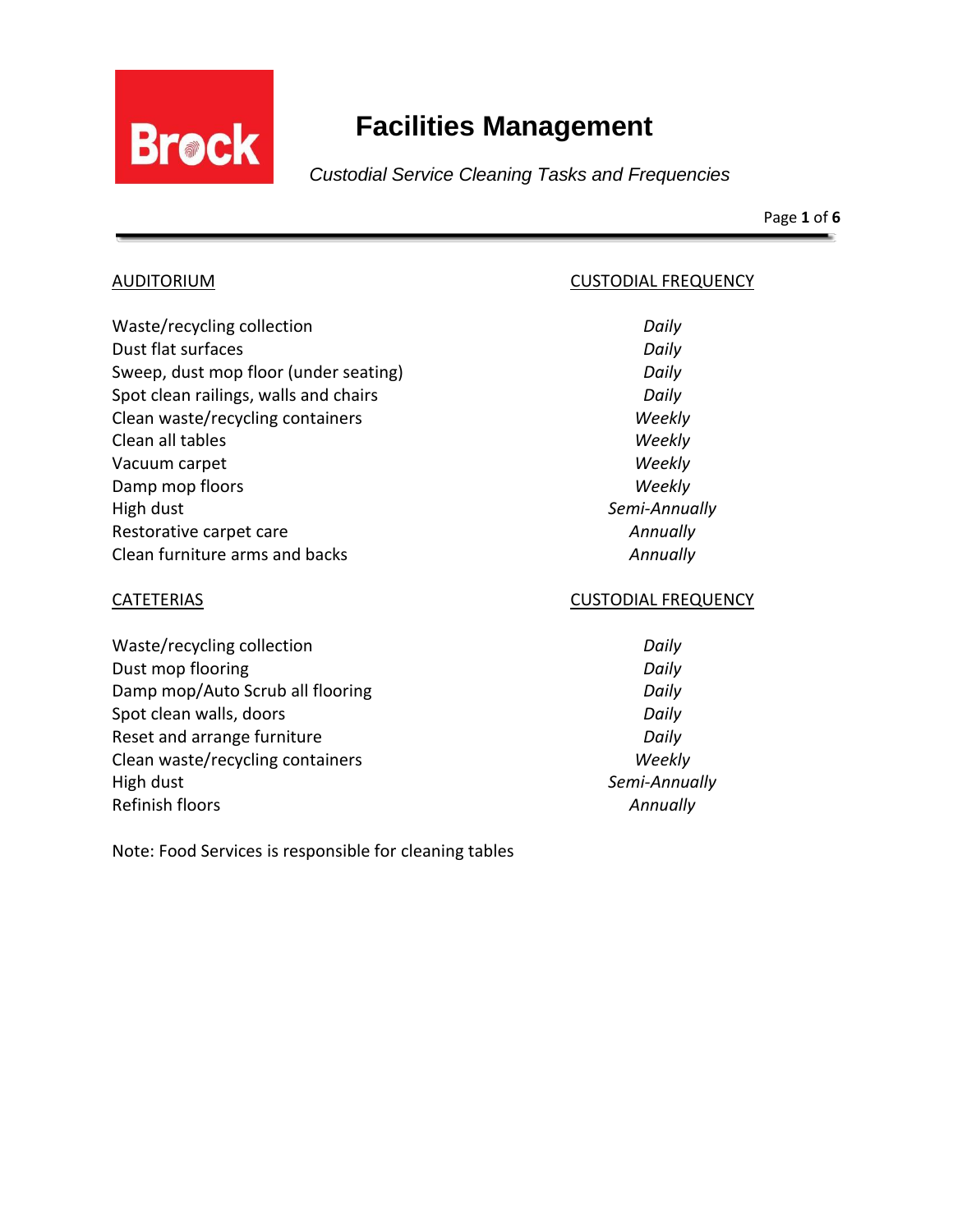

Page **2** of **6**

## CLASSROOM and SEMINAR ROOMS CUSTODIAL FREQUENCY

Waste/recycling collection *Daily* Damp mop floors *Twice weekly* Vacuum carpet *Daily* Dust flat surfaces *Daily* Clean blackboards and whiteboards *Daily* Clean desks *Daily* Replace chalk *When needed* Clean waste/recycling containers *Weekly* Clean windows and ledges *Weekly* Disinfect Touch points *Weekly* High Dust *Semi-Annually* Refinish floors *Annually*

Waste/recycling collection *Weekly* Clean waste/recycling containers *Weekly* Vacuum carpet/sweep and damp mop floor *Weekly* Disinfect touch points *Weekly* Dust flat surfaces *Weekly* Dust vents *Semi-Annually* Restorative carpet/floor care *Annually* Clean interior windows *Semi-Annually*

### ENTRANCEWAYS/FOYER CUSTODIAL FREQUENCY

Sweep, dust mop floors *Daily* Clean glass *Daily* Vacuum all mats *Daily* Waste/recycling collection *Daily* Disinfect touch points *Weekly* Clean waste/recycling containers *Weekly* Dust surfaces *Weekly* Refinish floors *Annually*

## OFFICE CUSTODIAL FREQUENCY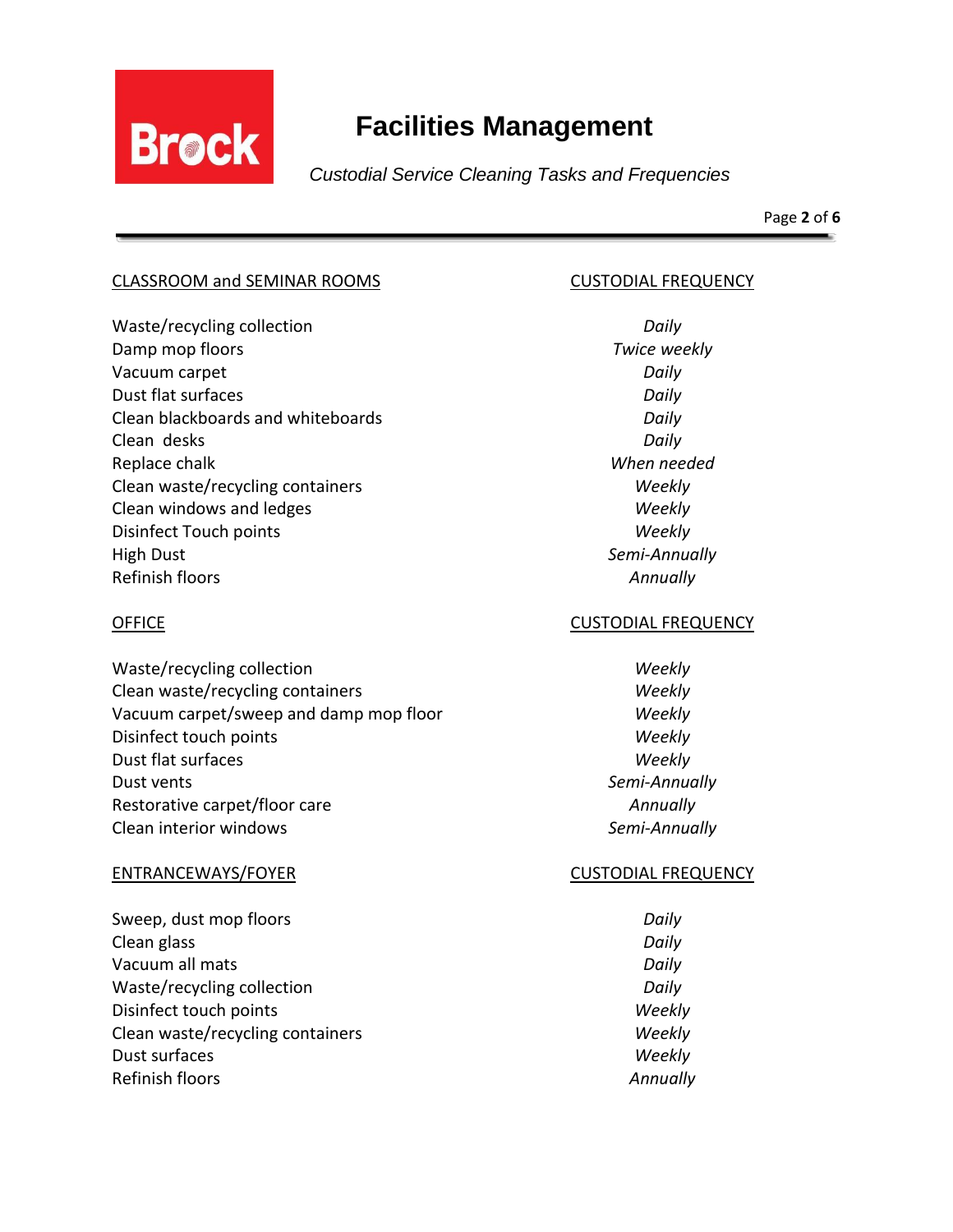

Page **3** of **6**

Waste/recycling collection *Daily* Sweep and dust mop floors *Daily* Remove scuff marks *Daily* Auto-Scrub gym floor *Three-times Weekly* Clean ledges and doors *Weekly*

Waste/recycling collection *Daily* Dust Mop floors *Daily* Auto-Scrub floors *Alternating days* Clean and Disinfect water fountains *Daily*  Vacuum carpet and mats *Daily* Clean glass surface *Weekly* Clean waste/recycling containers *Weekly* Restorative carpet/floor care *Semi-Annually* High dust *Semi-Annually*

## GYMNASIUM CUSTODIAL FREQUENCY

### CORRIDORS/HALLWAYS CUSTODIAL FREQUENCY

Damp mop stairs and landings *Twice-Weekly* Vacuum and sweep stairs *Twice-Weekly* Remove graffiti from the walls *Twice-Weekly* Dust surfaces *Weekly* Disinfect hand rails *Weekly* High dust *Semi-Annually*

# STAIRWELLS **CUSTODIAL FREQUENCY**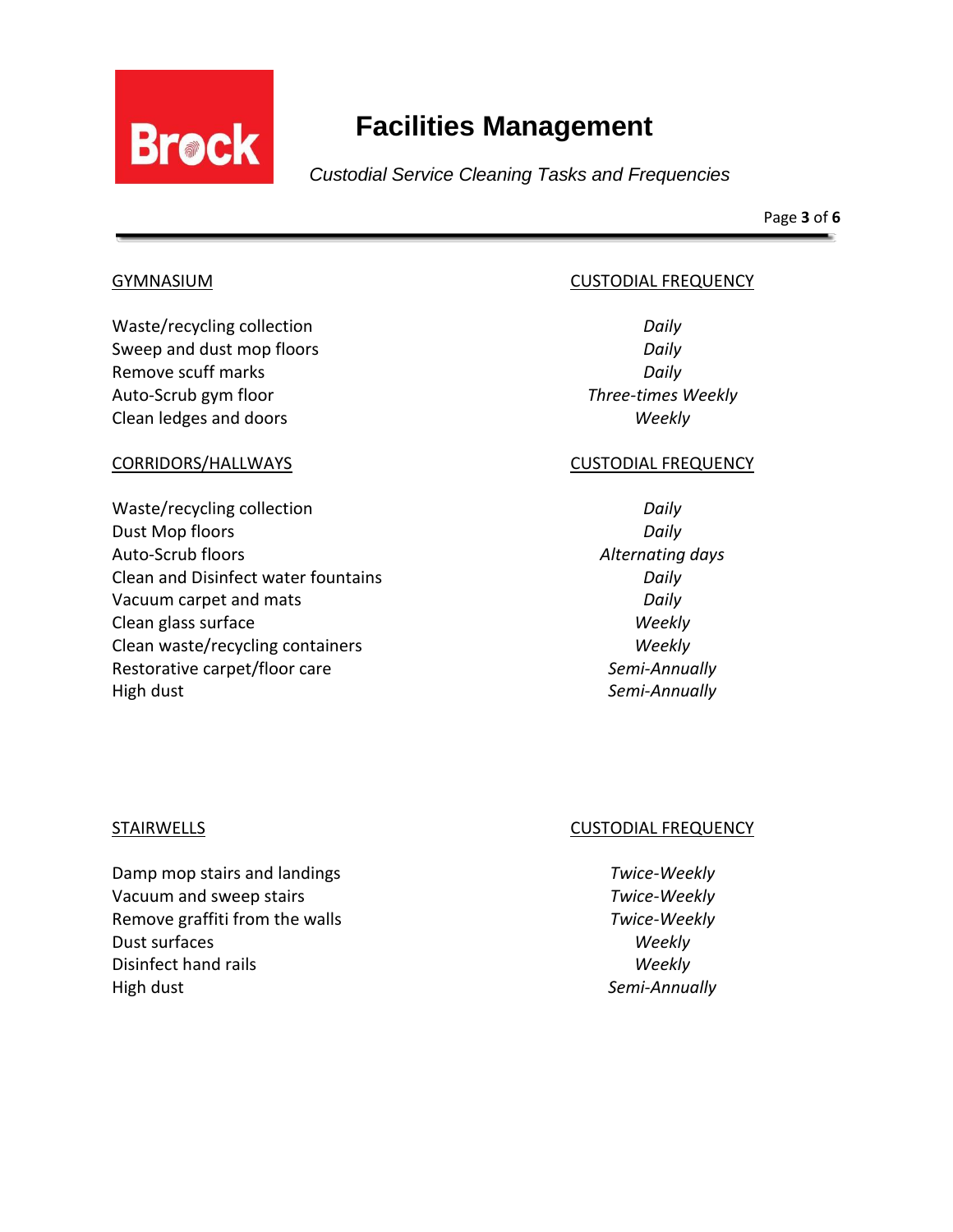

Page **4** of **6**

ELEVATORS **ELEVATORS CUSTODIAL FREQUENCY** 

Sweep, dust mop floor *Daily* Damp mop floor *Daily* Spot clean walls and doors **Daily Daily** Clean elevator tracks *Daily* Disinfect touch points *Daily*

Sweep and dust mop floors *Daily* Waste/recycling collection *Daily* Damp mop floors *Twice Weekly* Disinfect touch points *Weekly* Spot clean walls and doors *Weekly* High Dusting *Semi-Annually* Refinish floors *Annually*

## LABORTATORY CUSTODIAL FREQUENCY

### WASHROOMS WASHROOMS CUSTODIAL FREQUENCY

| Clean & Disinfect: sinks, toilet bowls & urinals | Daily    |
|--------------------------------------------------|----------|
| Clean mirrors                                    | Daily    |
| Empty/Reline: sanitary bags/waste receptacles    | Daily    |
| Replenish soap and toilet tissue                 | Daily    |
| Sweep and wash floors                            | Daily    |
| Clean partitions and doors                       | Daily    |
| Clean trash containers                           | Daily    |
| Remove graffiti                                  | Daily    |
| Disinfect touch points                           | Daily    |
| Wash walls and high dusting                      | Weekly   |
| Refinish floors                                  | Annually |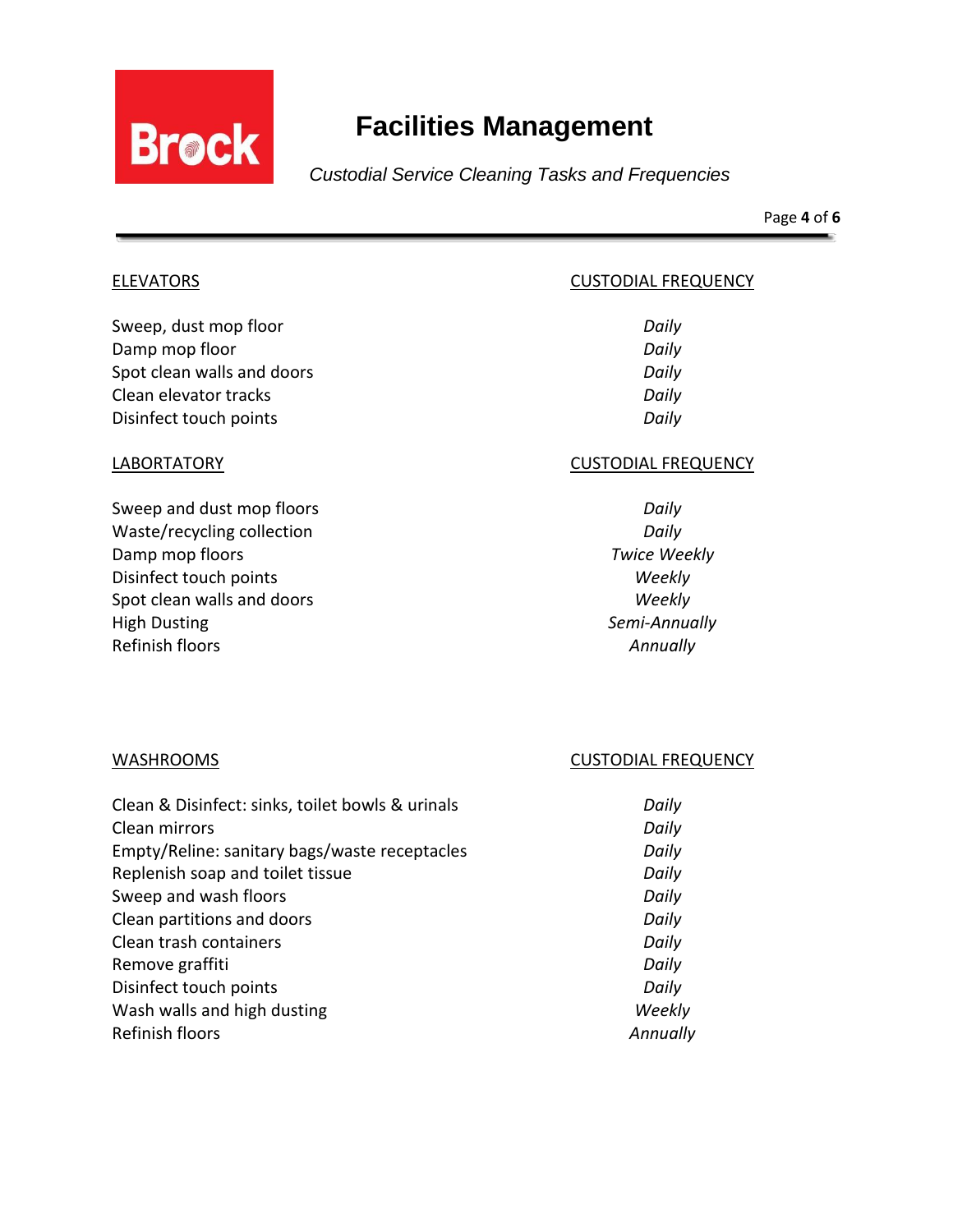

Page **5** of **6**

| LOUNGE/KITCHEN                         | <b>CUSTODIAL FREQUENCY</b> |
|----------------------------------------|----------------------------|
| Waste/Recycling collection             | Daily                      |
| Vacuum carpet                          | Daily                      |
| Wash hard surface                      | Daily                      |
| Clean sinks                            | Daily                      |
| Spot clean walls and doors             | Daily                      |
| Clean tables and chairs                | Daily                      |
| Empty and clean organic containers     | Daily                      |
| Clean counter tops                     | Daily                      |
| Clean appliance & cabinet (fronts)     | Weekly                     |
| Dust surfaces                          | Weekly                     |
| Clean waste/Recycling containers       | Weekly                     |
| <b>LIBRARY</b>                         | <b>CUSTODIAL FREQUENCY</b> |
| Clean & Disinfect water fountains      | Daily                      |
| Waste/recycling containers             | Daily                      |
| Vacuum floor and arrange furniture     | Daily                      |
| Clean entrance door glass              | Daily                      |
| Dust surfaces                          | Weekly                     |
| Clean Waste/Recycling containers       | Weekly                     |
| Restorative carpet care (Main Floor)   | Weekly                     |
| <b>High dusting</b>                    | Semi-Annually              |
| Restorative carpet care (Upper Floors) | Semi-Annually              |
| Clean light fixtures                   | Annually                   |
| Clean upholstery and furniture         | Annually                   |
| <b>MEETING ROOM</b>                    | <b>CUSTODIAL FREQUENCY</b> |
| Waste/recycling collection             | <b>Alternating Days</b>    |
| Clean table tops and furniture         | <b>Alternating Days</b>    |
| Vacuum carpets                         | <b>Alternating Days</b>    |
| Disinfect touch points                 | Weekly                     |
| Dust surfaces                          | Weekly                     |

Clean waste/recycling containers *Weekly* Restorative carpet care/floors refinishing *Annually*